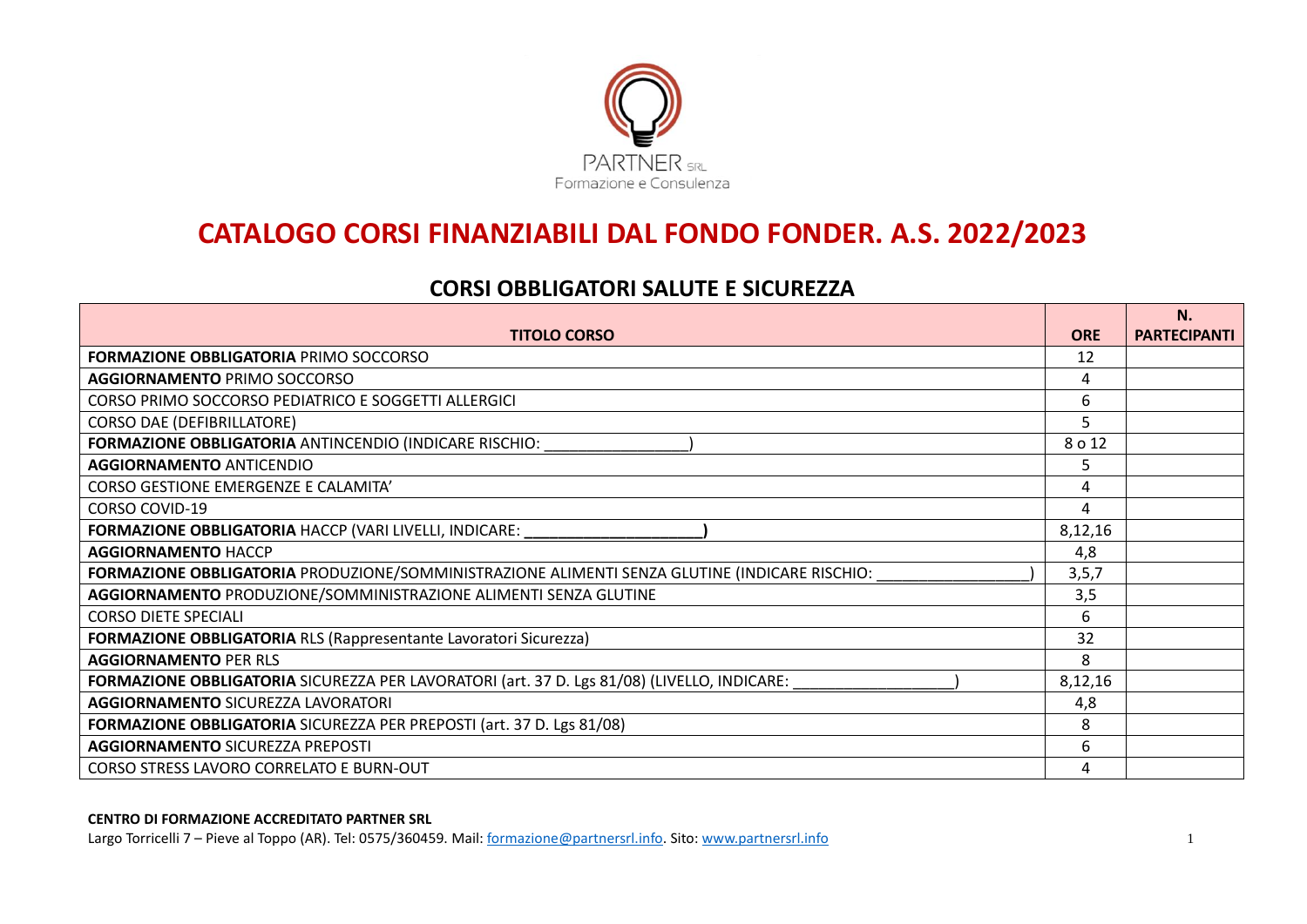

### **CORSI DIDATTICA E EDUCAZIONE**

|                                                                                     |            | N.                  |
|-------------------------------------------------------------------------------------|------------|---------------------|
| <b>TITOLO CORSO</b>                                                                 | <b>ORE</b> | <b>PARTECIPANTI</b> |
| LO SVILUPPO NEUROMOTORIO DEL BAMBINO                                                | 8          |                     |
| <b>PROCESSI E LE TAPPE DELLO SVILUPPO TIPICO DEL BAMBINO</b>                        | 8          |                     |
| LO SVILUPPO DEL LINGUAGGIO NEL BAMBINO                                              | 8          |                     |
| PERCORSI DI PSICOMOTRICITA' INFANTILE                                               | 8          |                     |
| PERCORSI PER LA SOSTENIBILITA' AMBIENTALE A SCUOLA                                  | 8          |                     |
| DISTURBI SPECIFICI DELL'APPRENDIMENTO                                               | 8          |                     |
| TECNICHE DI SCREENING PER I BAMBINI A RISCHIO DIFFICOLTA' DI APPRENDIMENTO          | 8          |                     |
| <b>I DISTURBI DELLO SPETTRO AUTISTICO</b>                                           | 8          |                     |
| ADHD: DISTURBO DA DEFICIT DI ATTENZIONE E IPERATTIVITA'                             | 8          |                     |
| ELEMENTI DI DIDATTICA INCLUSIVA PER BAMBINI CON BISOGNI EDUCATIVI SPECIALI (B.E.S.) | 8          |                     |
| NUOVE METODOLOGIE DIDATTICHE NIDI/INFANZIA (INDICARE:                               | 8          |                     |
| NUOVE METODOLOGIE DIDATTICHE NELLA SCUOLA PRIMARIA (INDICARE MATERIA:               | 8          |                     |
| TECNICHE DI GESTIONE DEL GRUPPO CLASSE                                              | 8          |                     |
| GESTIRE LA CLASSE IN DAD/DDI                                                        | 8          |                     |
| COOPERATIVE LEARNING PER LA DIDATTICA                                               | 8          |                     |
| EDUCARE ALLA GENTILEZZA                                                             | 8          |                     |
| CORSO SOCIOPATIA E DISTURBI COLLEGATI AL COVID NEI BAMBINI                          | 8          |                     |
| LA GESTIONE DEL TEMPO                                                               | 8          |                     |
| <b>CORSO TEAM BUILDING</b>                                                          | 8          |                     |

#### **CENTRO DI FORMAZIONE ACCREDITATO PARTNER SRL**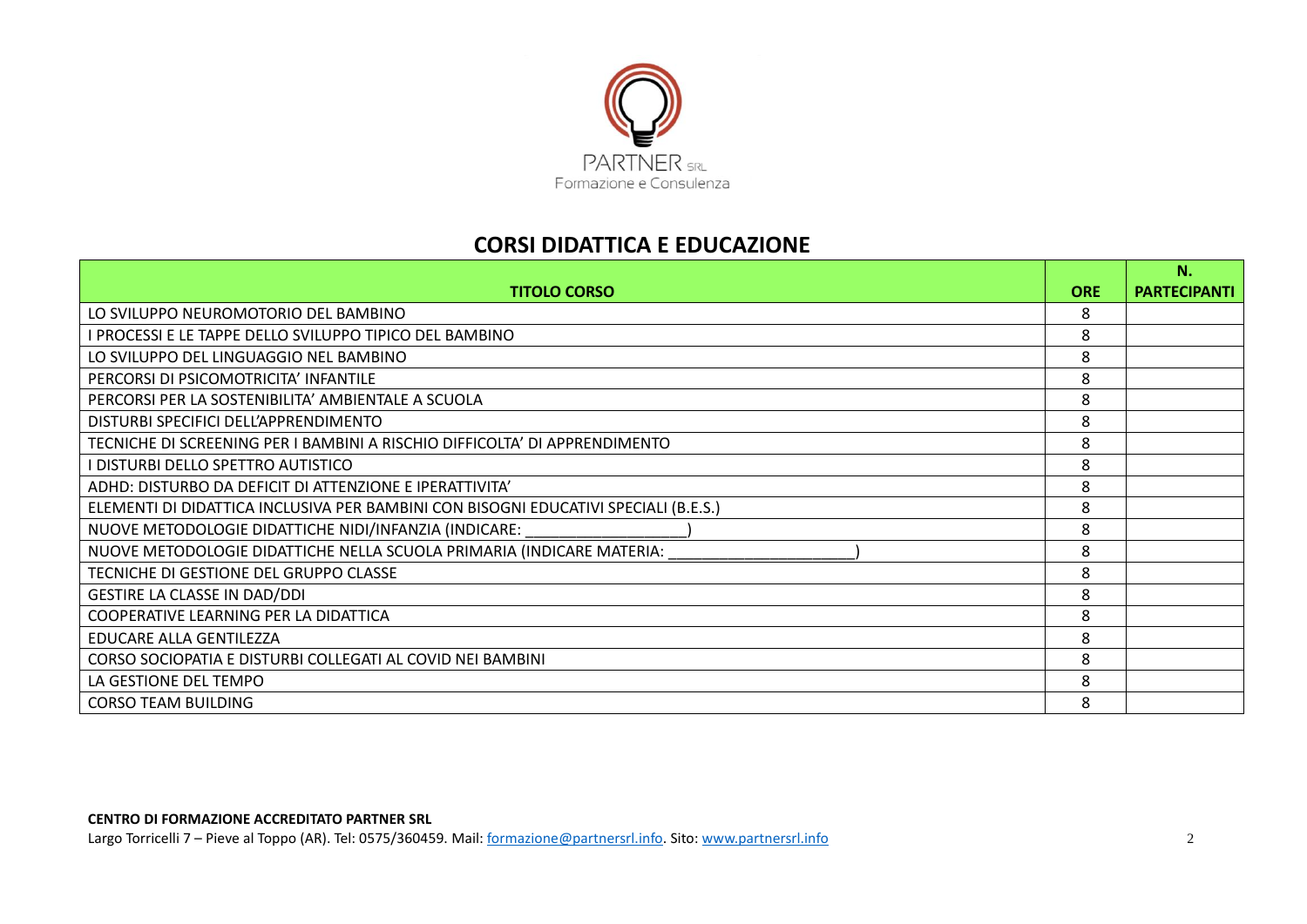

# **CORSI INFORMATICA E COMPETENZE DIGITALI**

| <b>TITOLO CORSO</b>                                                                    | <b>ORE</b> | <b>PARTECIPANTI</b> |
|----------------------------------------------------------------------------------------|------------|---------------------|
| INFORMATICA DI BASE                                                                    | 12         |                     |
| STRUMENTI DIGITALI PER LA DIDATTICA                                                    |            |                     |
| PROGETTAZIONE WEB PER LA CREAZIONE BASE DI SITI INTERNET O STRUMENTI DI PROMOZIONE WEB | 12         |                     |
| INFORMATICA PER L'UFFICIO, ANCHE DA REMOTO                                             | 12         |                     |

### **CORSI DI LINGUA**

|                         |            | N.                  |
|-------------------------|------------|---------------------|
| <b>TITOLO CORSO</b>     | <b>ORE</b> | <b>PARTECIPANTI</b> |
| LINGUA INGLESE          | ∸          |                     |
| LINGUA SPAGNOLA         | ∸          |                     |
| ALTRE LINGUE (INDICARE: | ∸∸         |                     |

# **CORSI DI COMUNICAZIONE**

| <b>TITOLO CORSO</b>                            | <b>ORE</b> | <b>PARTECIPANTI</b> |
|------------------------------------------------|------------|---------------------|
| COMUNICAZIONE EFFICACE E STILI COMUNICATIVI    |            |                     |
| LA COMUNICAZIONE SCUOLA-FAMIGLIA               |            |                     |
| COMUNICAZIONE EMPATICA                         |            |                     |
| TEAMWORKING                                    |            |                     |
| LA COMUNICAZIONE COME PROMOZIONE E PUBBLICITA' |            |                     |

### **CENTRO DI FORMAZIONE ACCREDITATO PARTNER SRL**